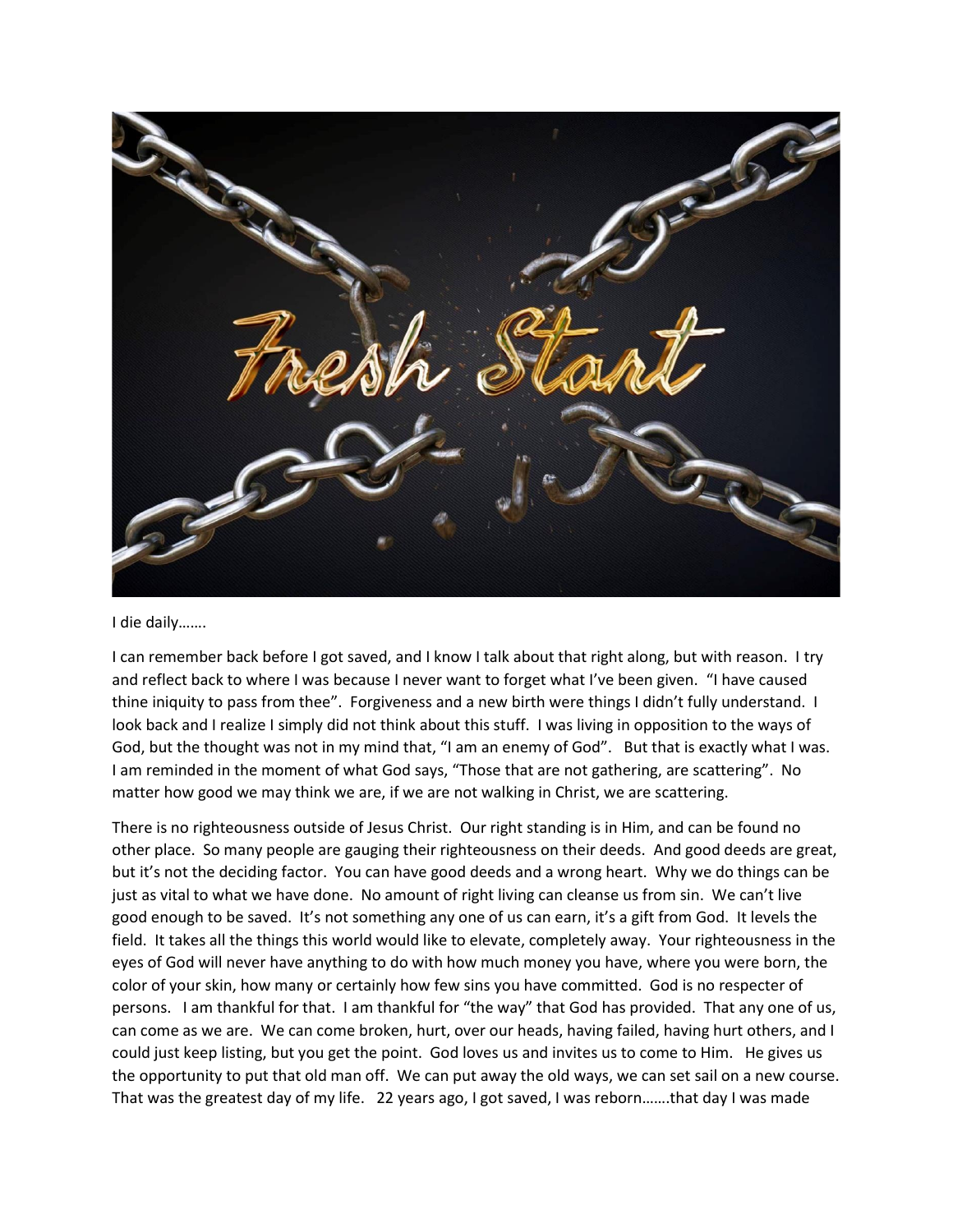righteous in Christ, I can promise you it wasn't earned. He is my Rock! I have failed Him since that day, but He has always been there to lift me back to my feet.

"…….and I will clothe thee with change of rainment", that precious robe of righteousness. "Blessed is he whose sin is covered"! Is yours? Have you been washed by the blood of Jesus Christ? Have you put off the old man? Have you been renewed, reborn? If you have, then give God praise! You have received the greatest gift man has ever known. If you haven't, be thankful for this moment in time that God is giving you an opportunity. You can confess your sin, ask for forgiveness, accept the Sacrifice of Christ Jesus, and today, this very moment, you can receive the robe of righteousness. It's not about who you are or even who you were, but about the brokenness we all have felt because of sin, we all need forgiveness.

That's what I remember more than anything about the day I got saved, it was the fresh start. God is in that business! I just want to thank Him today for a new beginning in life. I never want to forget what's been done. God love you…….have you enjoyed a fresh start? Do you need to?

God bless – Pastor Paul

July 9

I have caused thine iniquity to pass from thee, and I will clothe thee with change of raiment. [Zech. 3:4](https://biblia.com/bible/nkjv/Zech.%203.4)

Blessed is he whose transgression is forgiven, whose sin is covered. [Psa. 32:1](https://biblia.com/bible/nkjv/Ps.%2032.1)

We are all as an unclean thing. Isa.  $64:6$ 

I know that in me (that is, in my flesh,) dwelleth no good thing: for to will is present with me; but how to perform that which is good I find not. [Rom. 7:18](https://biblia.com/bible/nkjv/Rom.%207.18)

As many of you as have been baptized into Christ have put on Christ. [Gal. 3:27](https://biblia.com/bible/nkjv/Gal.%203.27)

Ye have put off the old man with his deeds; and have put on the new man, which is renewed in knowledge after the image of him that created him. [Col. 3:9,](https://biblia.com/bible/nkjv/Col.%203.9) [10](https://biblia.com/bible/nkjv/Col%203.10)

Not having mine own righteousness which is of the law, but ... the righteousness